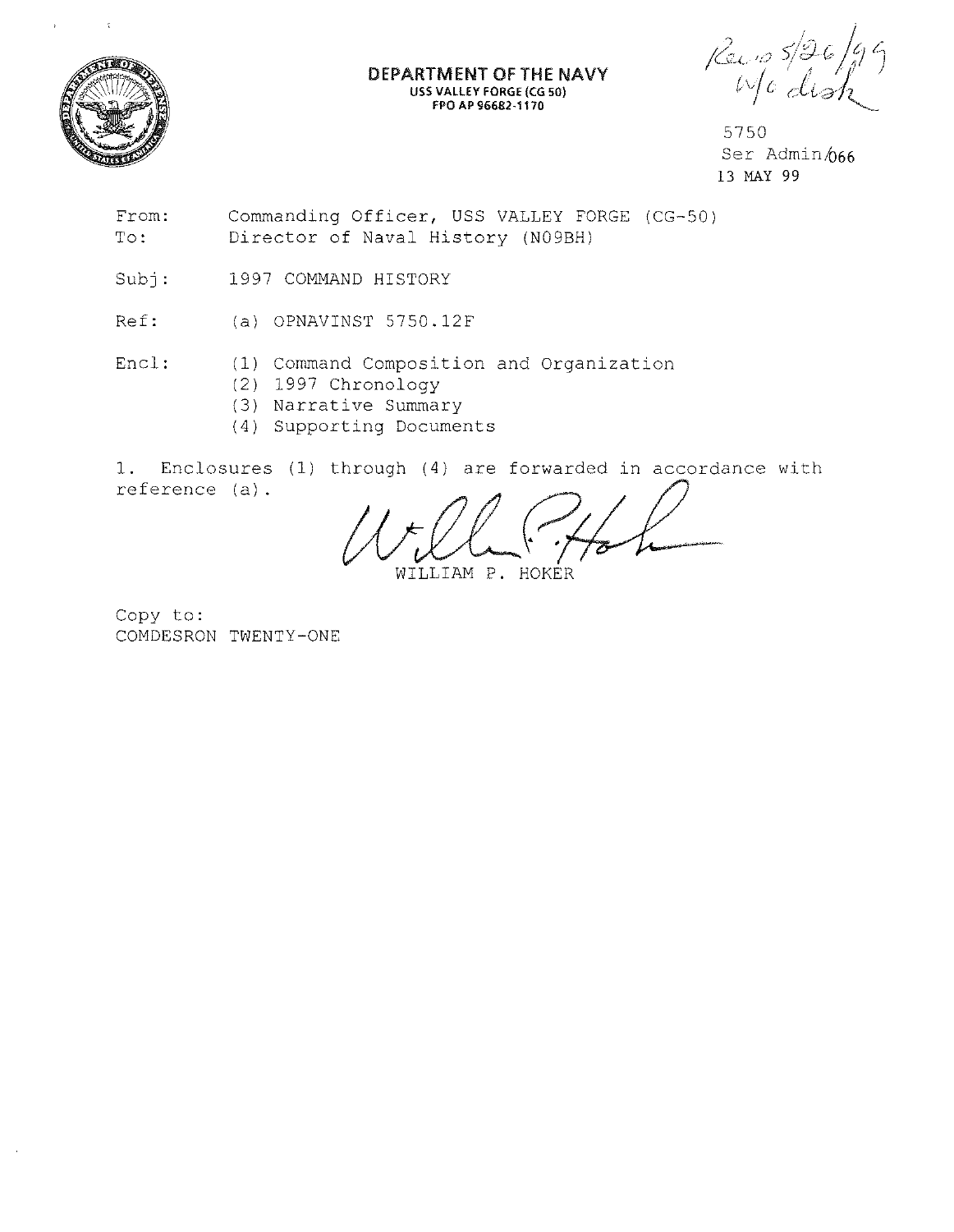$\mathbf{r}^{(1)}$  and  $\mathbf{r}^{(2)}$  and  $\mathbf{r}^{(3)}$ 

## **COMMAND COMPOSITION AND ORGANIZATION:**

A. Mission: The mission of USS VALLEY FORGE (CG-50) is to complement the fleet's ability to keep the world's sea lanes open, and free, and to provide for in-depth protection of military and merchant shipping, underway logistics groups, amphibious forces and battle groups. To achieve this the ship has been specifically designed to simultaneously counter threats posed by air, surface and subsurface threats.

- 8. Unit Commander: (COMDESRON TWENTY-ONE) CAPT Slattery 01 JAN - 31 DEC
- C. Units under VALLEY FORGE's operational control: None
- D. Commanding Officer: E. Executive Officer: CDR W. James Kear CDR William P. Hoker LCDR D. c. Hulse 01 JAN - 07 NOV 07 NOV - 31 DEC 01 JAN - 22 SEP
- LCDR David Melin 22 SEP - 31 DEC
- F. Homeport: San Diego, California

 $Enc1 (1)$ 

G. Aircraft Assigned: HSL-43 Sabrehawks Two Lamps Mk III (SH-608) Helicopters 01 JAN - 12 FEB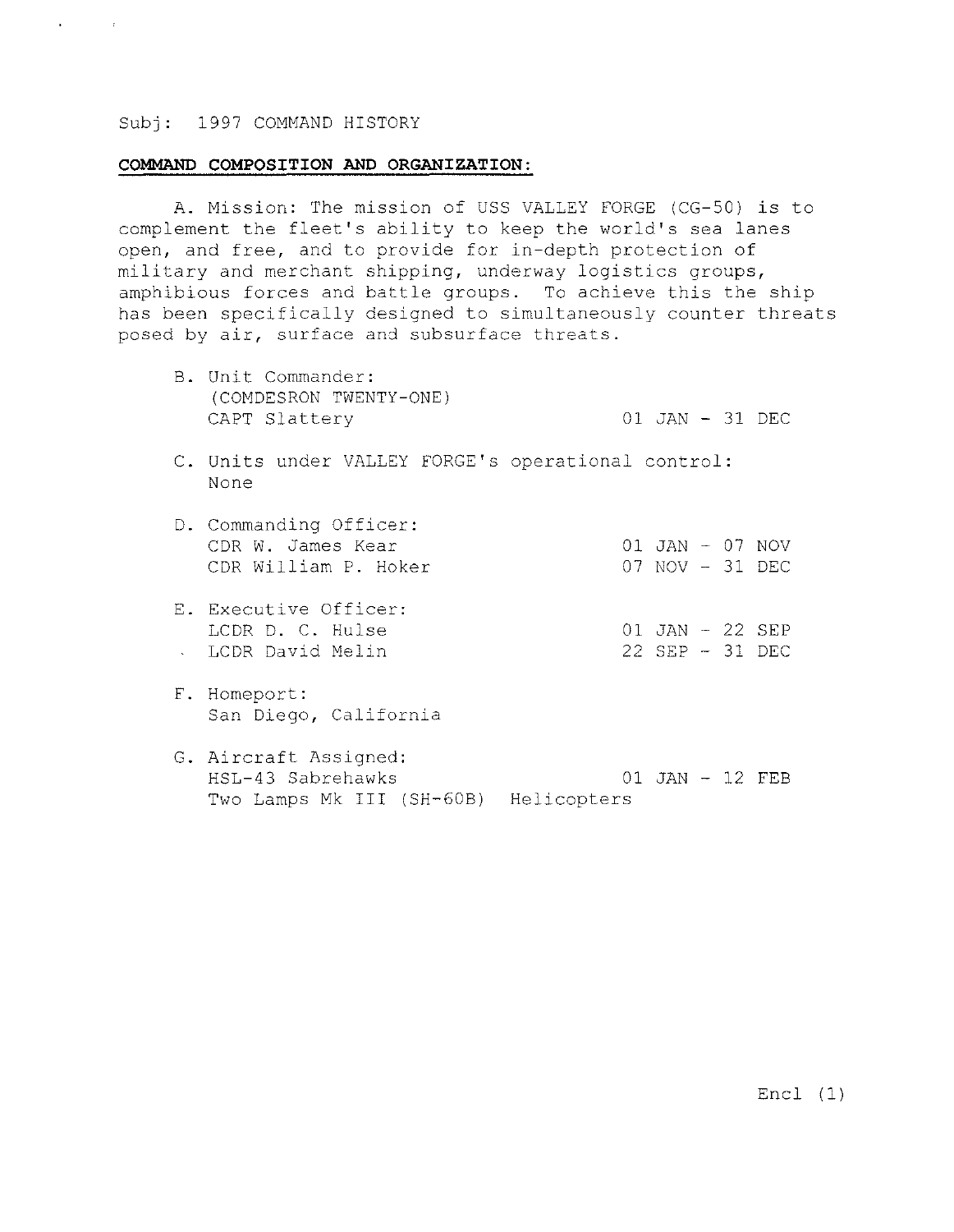## 1997 CHRONOLOGY

## January

 $\mathbf{r} = \left\{ \begin{array}{ll} 0 & \text{if} \ \mathbf{r} = \mathbf{r} \end{array} \right.$ 

- 01-31 Western Pacific and Arabian Gulf Deployment
- $01 06$ Underway-Transit to Bali, Indonesia
- 02 Replenishment at Sea (RAS) with USNS YUKON
- 03 Crossing the Equator/Shellback Ceremony
- 06 RAS with USNS YUKON
- $07 09$ Anchored-Bali, Indonesia
- $10 13$ Underway-Transit to Australia
- $14 16$ Moored-Fremantle, Australia
- $17 21$ Underway-Transit to Sydney, Australia
- $22 24$ Moored-Sydney, Australia
- $25 26$ Underway-Transit to New Caledonia
- 27 Moored-New Caledonia
- 28-31 Underway-Transit to Pearl Harbor, HI

## February

- $01 12$ Western Pacific and Arabian Gulf Deployment
- $01 04$ Underway-Transit to Pearl Harbor, HI
- 05 Moored-Pearl Harbor, HI
- 06-11 Underway-Transit to San Diego, CA Tiger Cruise
- 12 Homecoming-San Diego, CA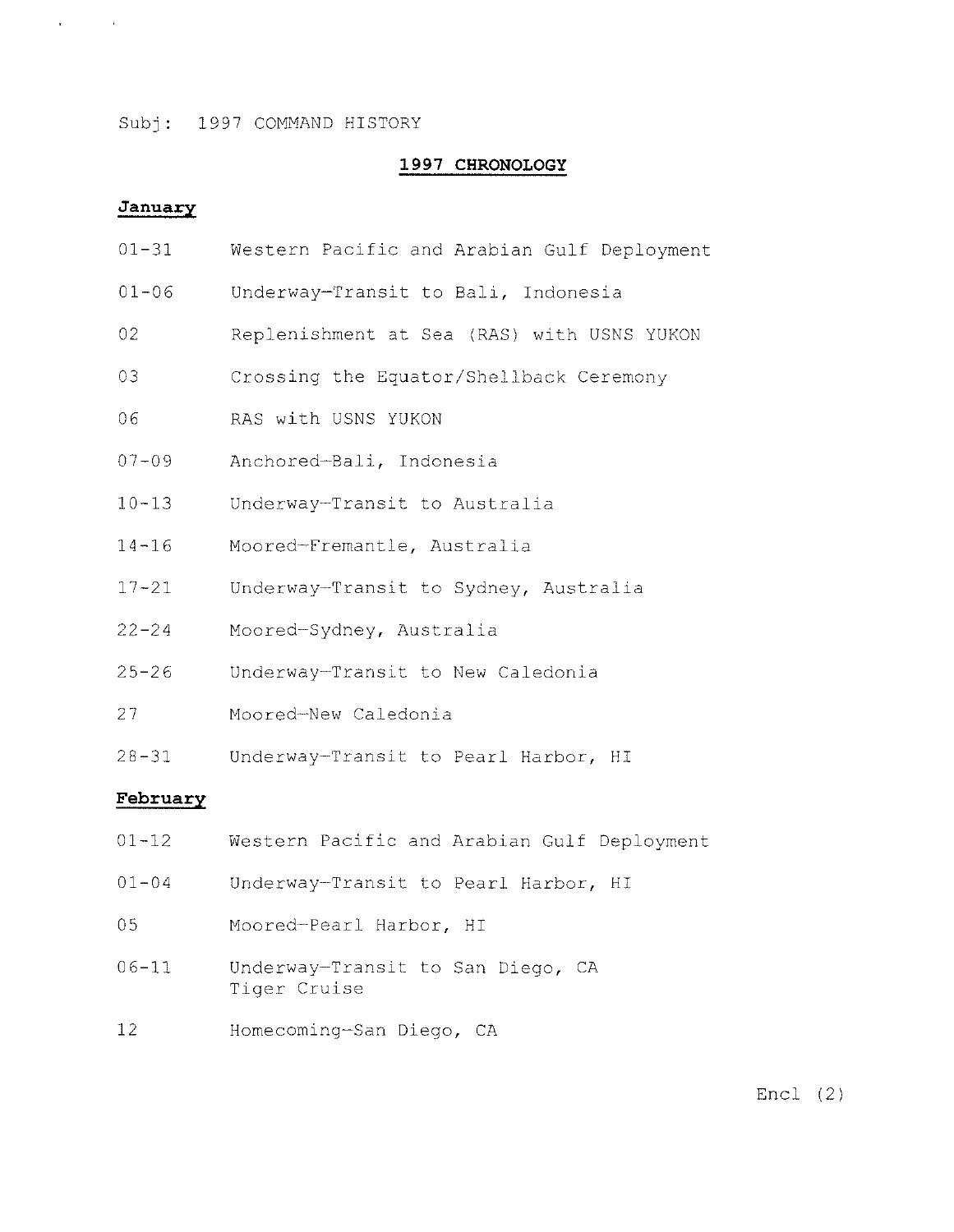- $13 25$ 26 Post Deployment Leave/Upkeep Period One Post Deployment Leave/Upkeep Turnover Day
- 27-28 Post Deployment Leave/Upkeep Period Two

## March

**Contract Contract** 

- $01 12$ Post Deployment Leave/Upkeep Period Two
- 13-17 Upkeep-San Diego, CA
- 13 Hazardous Control and Management Assessment
- $18 20$ Underway-Type Training (TYT) Southern California (SOCAL)
- 20 Burial at Sea Ceremony
- 21-23 Upkeep-San Diego, CA
- $24 25$ Underway-SOCAL for Mid-Cycle Assessment (MCA)
- $25 27$ Ammunition Offload-Seal Beach, CA
- 28 Underway-SOCAL
- 29-31 Upkeep-San Diego, CA

#### April

- 01-20 Upkeep-San Diego, CA
- 01 Valley Forge Receives the Ney Award for Food Service Excellence
- 04 French Consul General Visits the Ship
- 11 Bring your Daughter to Work Day
- 16 2<sup>nd</sup> Annual Valley Forge Golf Tournament

2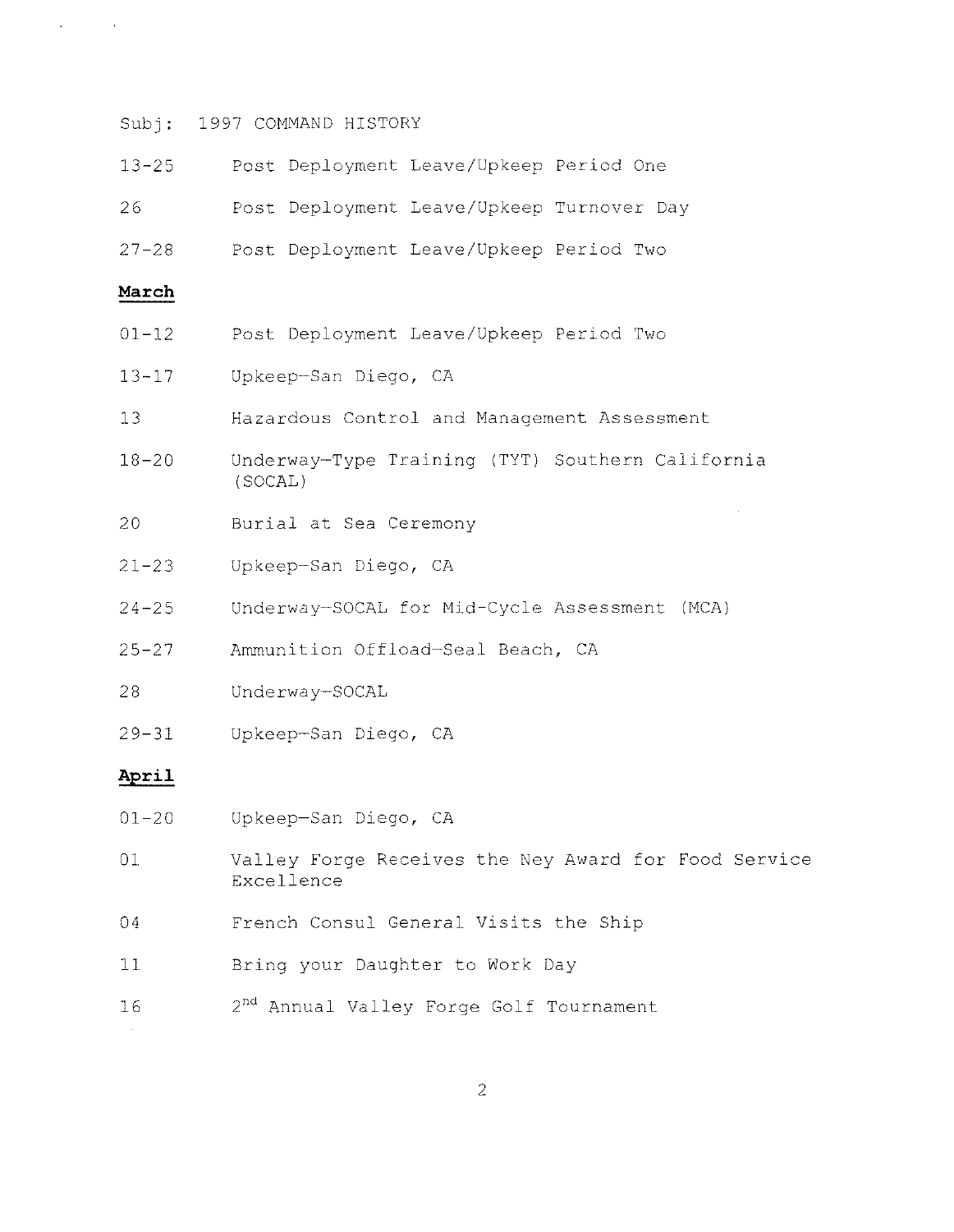- 21-22 Underway-Transit to Cabo San Lucas, Mexico
- 23-26 Anchored-Cabo San Lucas, Mexico
- 27-29 Underway-Transit to San Diego, CA
- 29 Naval Gunfire Support (NGFS) Firing Exercise II RAS with USNS WALTER S. DIEHL
- 30 Moored-San Diego, CA

## May

 $\mathcal{L}^{\text{max}}(\mathcal{L}^{\text{max}})$ 

- $01 22$ Intermediate Maintenance Availability (IMAV)-SIMA San Diego
- 02 Ammunition Transfer to USS ELLIOTT (DD 967) Spouse Recognition Day
- 05 Deadstick Move to Continental Marine Shipyard
- 05-31 Depot Level Ship's Repair Availability (DSRA)- Continental Marine, San Diego, CA
- 15 Ship's Picnic at Naval Air Station, North Island, San Diego

#### June

- $01 25$ DSRA-Continental Marine, San Diego, CA
- 08 Valley Forge Day at Jack Murphy Stadium (Padres vs. Astros)
- 16-20 ATG Engineering Material Checks for CART II Pre-Lightoff Training (PLOT III)
- $23 27$ Cargo/Weapons Elevator Assessment
- 26 Move back to Naval Station, San Diego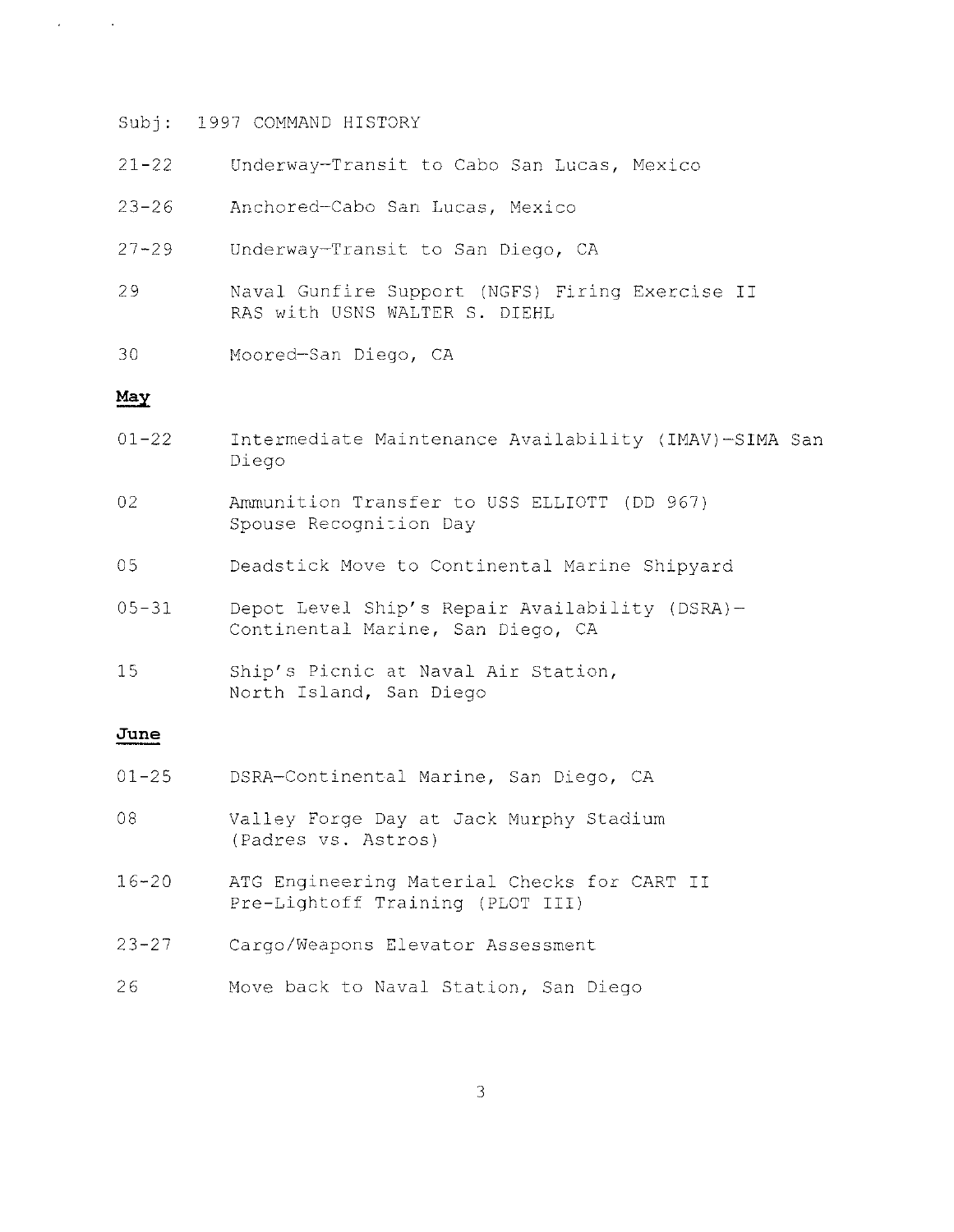26-30 Upkeep-San Diego, CA

30 Ammunition Transfer from USS ELLIOTT (DD 967)

## July

 $\mathbf{z} = \mathbf{z}$ 

 $\sim 10$ 

- 01-03 Underway-SOCAL for Sea Trials
- $04 24$ 07-24 Upkeep-San Diego, CA IMAV-SIMA San Diego
- 07-11 Aviation Safety Inspection Review (ASIR)
- 14-18 CART IIA
- 23 Aviation Assist Visit (AAV)
- 25 Guest Cruise
- 26-31 Upkeep-San Diego, CA
- 29 Naval Station San Diego Guest Ship
- 31 Aviation Readiness Evaluation (ARE)

## August

- 01-17 Upkeep-San Diego, CA
- 18-22 Tailored Ship's Training Availability (TSTA I)
- $23 24$ Upkeep-San Diego, CA
- 25 TSTA I
- 26-29 Underway-TSTA I
- 30-31 Upkeep-San Diego, CA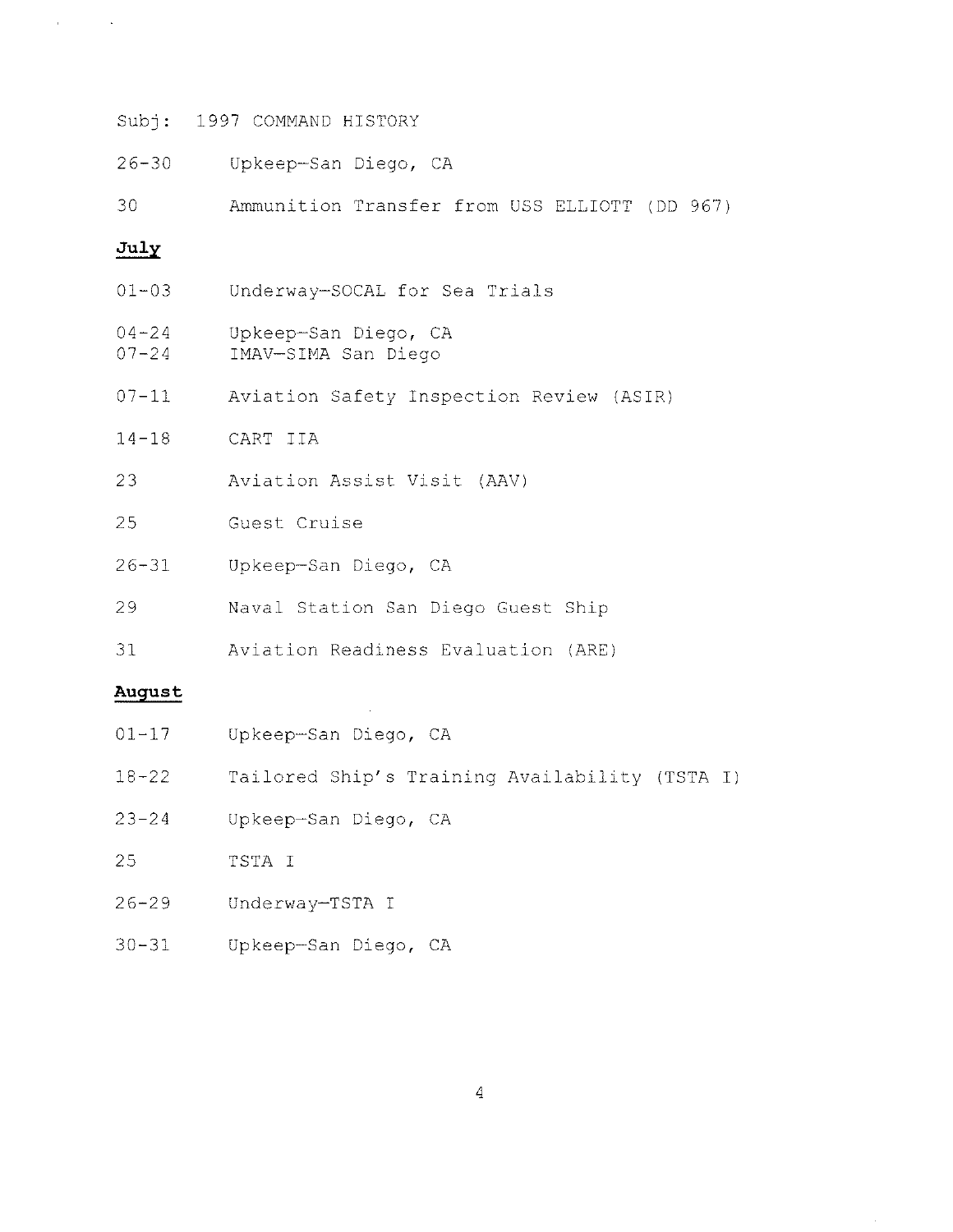## September

 $\mathcal{L}^{\text{max}}_{\text{max}}$  and  $\mathcal{L}^{\text{max}}_{\text{max}}$ 

- $01 07$ Upkeep-San Diego, CA
- 08-11 TSTA I
- 12-14 TYT-SOCAL
- 15-30 IMAV-SIMA San Diego
- $22 26$ Logistics Management Assessment (LMA)
- 29 NAVOSH Inspection

## October

- 01-13 Upkeep-San Diego, CA
- 02 Naval Station San Diego Guest Ship
- 07 Naval Station San Diego Guest Ship
- $14 17$ Underway-TSTA II
- 18-20 Underway-TYT SOCAL
- $21 24$ Underway-TSTA II
- 21-22 Missile Exercise-VALLEY FORGE fires 1 SM-2
- 25-31 Upkeep-San Diego, CA

## November

- 01-02 Upkeep-San Diego, CA
- 03-04 Underway-Engineering Certification (ECERT)
- 05-11 Upkeep-San Diego, CA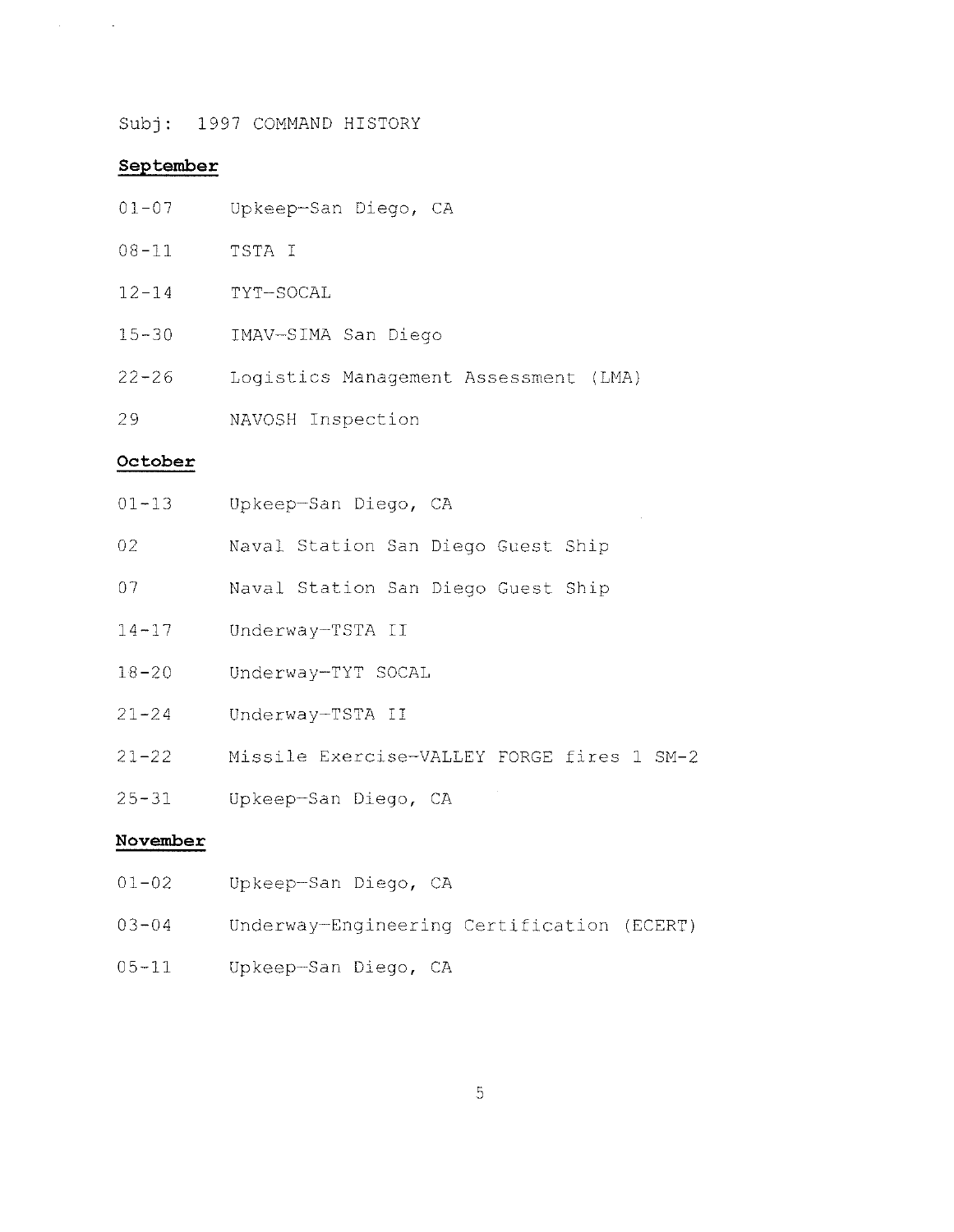- 07 Change of Command-CDR James W. Kear to CDR William P. Hoker
- 10 TSTA III
- 11 Veterans Day
- 12-14 Underway-TSTA III
- 15-16 Upkeep-San Diego, CA
- 17-30 IMAV-SIMA San Diego
- 18 Naval Station San Diego Guest Ship

## December

 $\Delta \phi = 0.000$  km s  $^{-1}$ 

| 01        | IMAV-SIMA San Diego                                                                   |
|-----------|---------------------------------------------------------------------------------------|
| $02 - 04$ | Underway-Final Evaluation Period (FEP)                                                |
| $05 - 07$ | Upkeep-San Diego, CA                                                                  |
| $08 - 18$ | Underway-Composite Task Unit Exercise (COMPTUEX)<br>with Abraham Lincoln Battle Group |
| $19 - 31$ | IMAV-SIMA San Diego                                                                   |
| $19 - 28$ | Holiday Leave/Upkeep Period One                                                       |
| 29        | Holiday Leave/Upkeep Turnover Day                                                     |
| $30 - 31$ | Holiday Leave/Upkeep Period Two                                                       |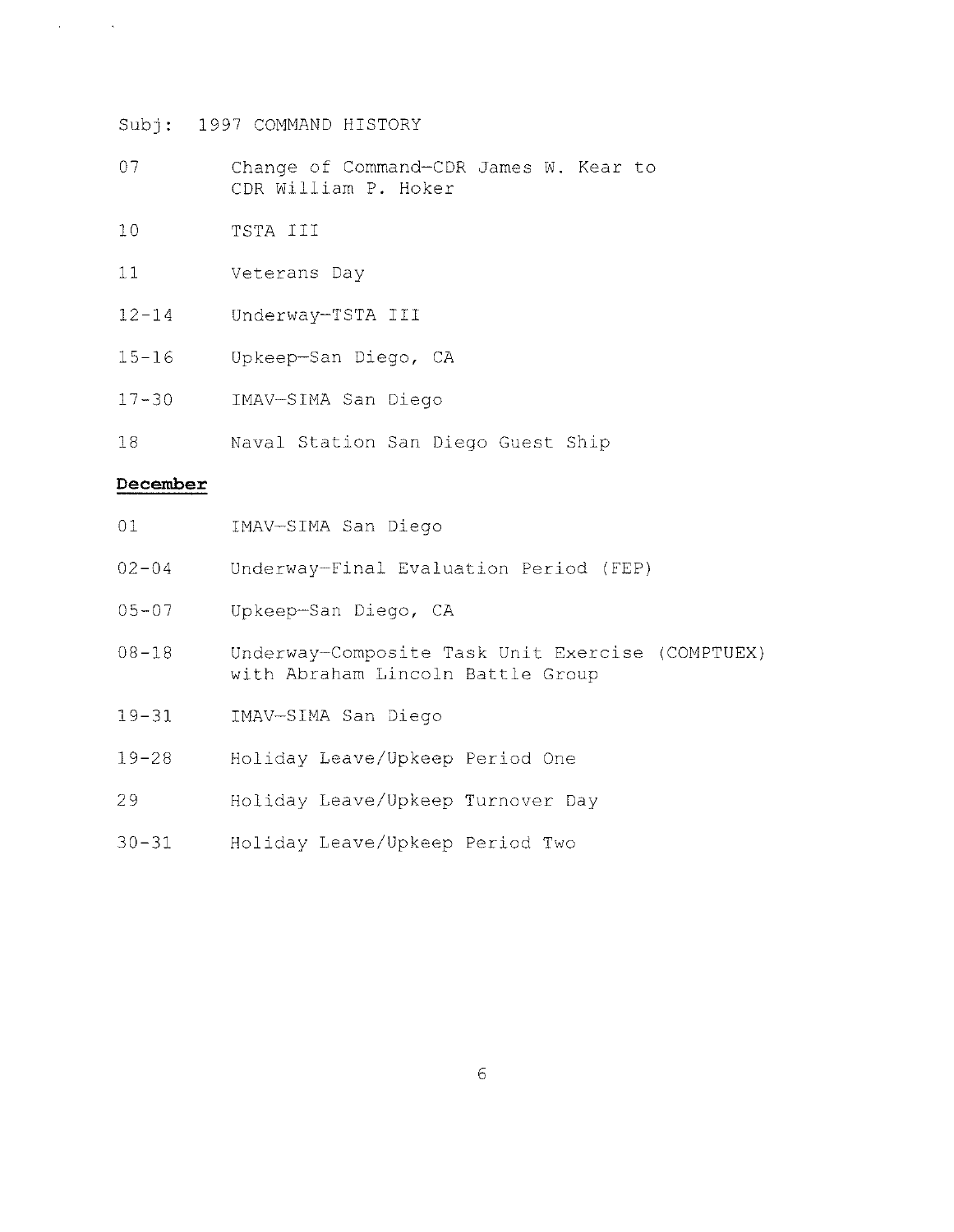### **NARRATIVE:**

The majority of 1997 was spent conducting work ups for VALLEY FORGE's 1998 deployment. January of 1997 found VALLEY FORGE returning from their 1996 deployment to the Western Pacific and Arabian Gulf as part of the Middle East Force (MEF). As a reward for an extremely well done job while conducting Maritime Interception Operations (MIO) in support of United Nations sanctions against Iraq, VALLEY FORGE spent a good portion of January, 1997 in port visits. On the way to these port visits, VALLEY FORGE kicked off the new-year with a crossing the equator ceremony on the  $3^{rd}$  of January. First, they visited Bali, Indonesia from the  $7<sup>th</sup>$  to the  $9<sup>th</sup>$ . Next, VALLEY FORGE went to Fremantle/Perth, Australia from the 14<sup>th</sup> to the 16<sup>th</sup>. After Perth, the ship visited Sydney, Australia from the 22<sup>nd</sup> to the 24<sup>th</sup>, and finally visited New Caledonia on the 27th of January.

In February, the ship made its last stop before her homecoming in San Diego at Pearl Harbor, Hawaii. The one-day visit was an opportunity to relax and embark the Tiger Cruise participants who had flown to Hawaii to meet the ship. The Tiger Cruise lasted for the remainder of the deployment as the ship hosted guests to a variety of naval exercises and events. On February 12, 1997, VALLEY FORGE returned to her homeport of San Diego, CA to the welcome of hundreds of anxious family members and friends. For the rest of February, and the beginning of March, VALLEY FORGE enjoyed an extended postdeployment stand down period while crewmembers that were not on leave did upkeep on the ship.

After the stand down and upkeep period, VALLEY FORGE underwent a Hazardous Control and Management Assessment on 13 March. The ship got underway from 18-20 March in order to prepare for the Mid-Cycle Assessment and to conduct a burial at sea. On the 24th, VALLEY FORGE was underway for the Destroyer Squadron Twenty-One Mid-Cycle Assessment of engineering readiness during which she was graded excellent overall. Arriving in Seal Beach, California on 25 March, VALLEY FORGE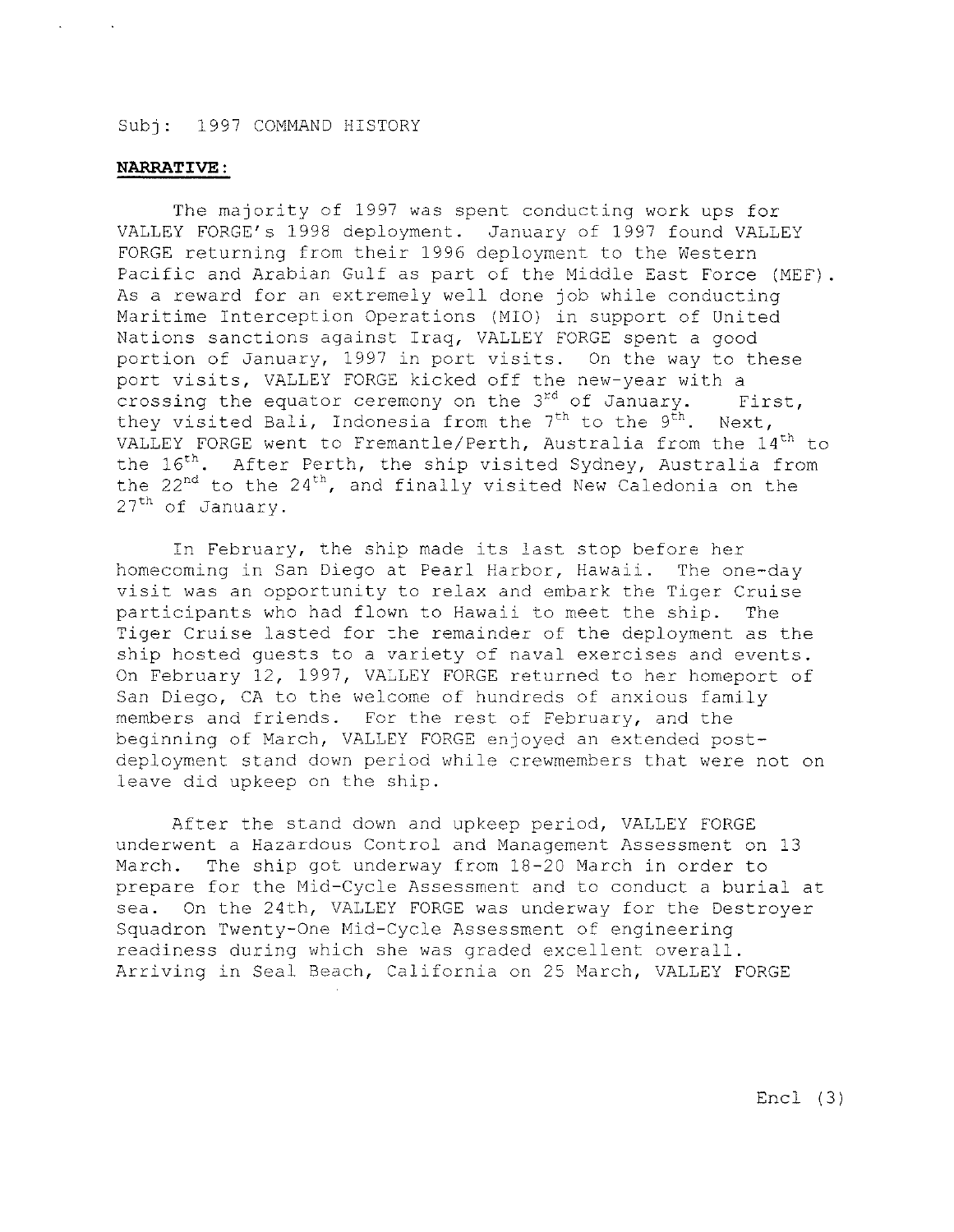conducted an ammunition offload in preparation for her upcoming eight-week shipyard period in May and June.

April began with an upkeep period during which VALLEY FORGE received the Ney Award for Food Service Excellence as the best Food Service ship in her class. The 11th of April was designated as bring your daughter to work day, and allowed children to get an idea of what their fathers do aboard the Ship. On the 16th of April, VALLEY FORGE had her 2nd annual Golf Tournament at the Sea and Air Golf Course at Naval Air Station, North Island. On the 21st of April, the ship was underway again for a trip to Cabo San Lucas, which was sandwiched by training including an NGFS exercise on the 29th of April.

May began the often dreaded heavy repair and maintenance period in the life of the ship. Shore Intermediate Maintenance Facility (SIMA) San Diego conducted a maintenance availability aboard the ship from 1-22 May, and the ship moved to Continental Marine Shipyard in San Diego for a repair availability which lasted eight weeks. During the DSRA VALLEY FORGE received upgrades to her message traffic transmitting and receiving capabilities, and an oil content monitor (OCM) for her oily water separator among numerous other upgrades and repairs.

The ship had a picnic at Admiral Baker Recreation area on the 15th of May. The ship was honored for her hard work by the San Diego Padres MLB team on the 8th of June with reduced rate tickets and a pre-game party. From 16-20 June, VALLEY FORGE conducted pre-lightoff checks and engineering material checks in preparation for sea trials on July 1st to 3rd. VALLEY FORGE continued her maintenance period through July with another IMAV period with SIMA. In July, the ship also went through a series of Aviation Certifications including ASIR, AAV, and ARE.

August began with another upkeep period. From the 18th to the 22nd of August, the ship began the Tailored Ship's Training Availability (TSTA I) which continued from 25-29 August. The ship was underway from 26-29 August for TSTA I.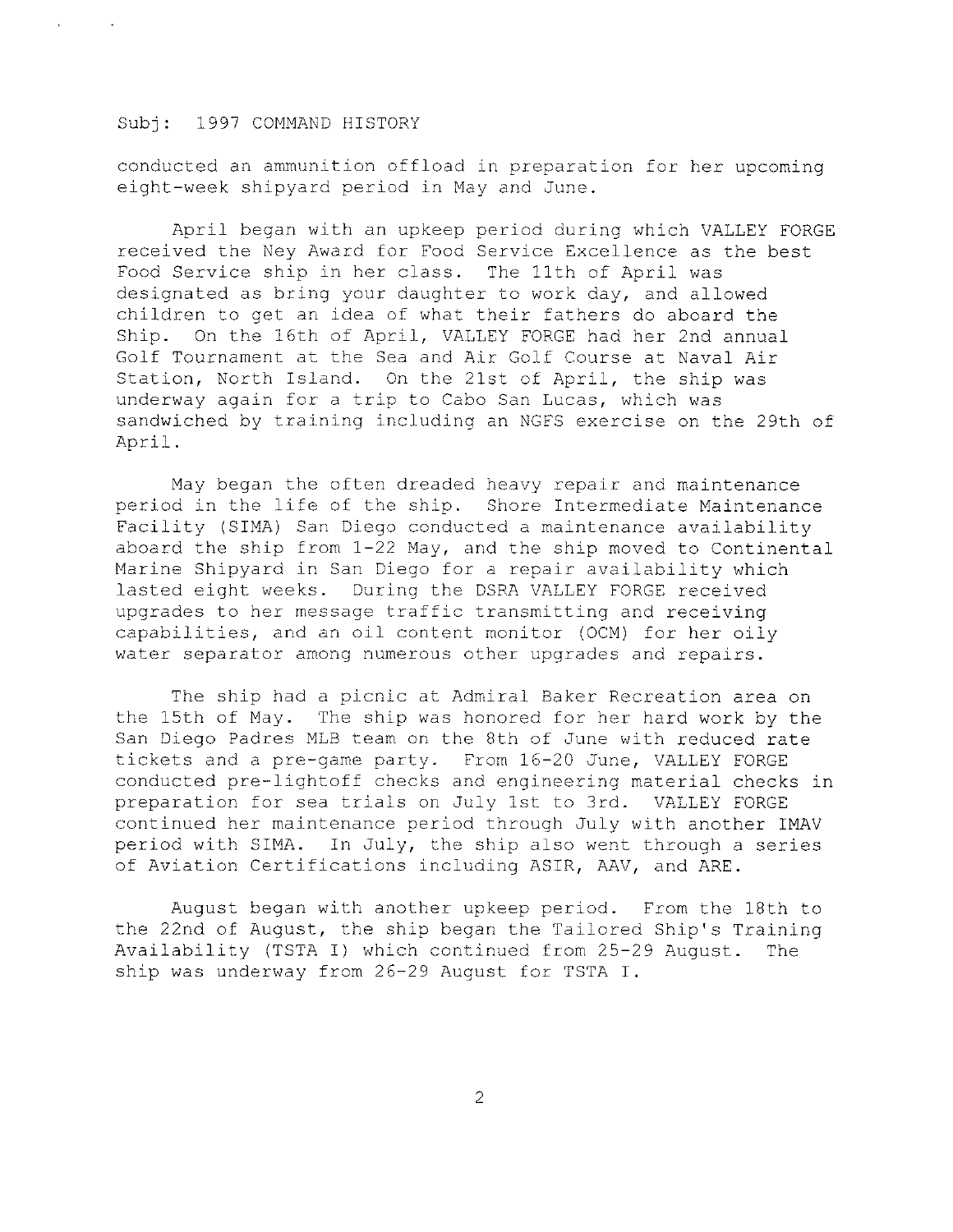In September, VALLEY FORGE was focused on more upkeep and repairs on the ship, training of the crew, and inspections. TSTA I continued from 8-11 September and was followed by Type Training in the Southern California operating areas. SIMA conducted its third IMAV of the year during the second half of the month. The largest inspection of the ship's supply system, the Logistics Management Assessment (LMA), was passed with flying colors from 22-26 September, with the NAVOSH inspection following on the 29th.

In October, VALLEY FORGE continued its work-up cycle and conducted a missile shoot on the 22nd of October which landed the ship on the front page of the San Diego Onion Tribune newspaper. The ship fired a SM-2 missile at an inbound target and the shot was designated as a kill. The ship was also featured as the Naval Station Guest ship twice during October. The ship was underway for TSTA II from the 14th to the 24th of October.

November found VALLEY FORGE completing the final engineering inspection of the work-up cycle called ECERT. As usual, the ship performed very well during this inspection. On November 7, VALLEY FORGE hosted a change of command ceremony as Commander William P. Hoker relieved Commander W. James Kear as Commanding Officer of VALLEY FORGE. The ship was underway again from 12-14 November for TSTA III. SIMA was aboard for the second half of November completing their 4th IMAV of the year for VALLEY FORGE.

In December, VALLEY FORGE completed the Final Evaluation Period of her training cycle from the 2nd to the 4th, and was then underway again from the 8th to the 18th for her first experiences with the ABRAHAM LINCOLN Battle Group, with whom she would deploy in 1998. The end of December found VALLEY FORGE enjoying a holiday leave period and SIMA completing their fifth and final IMAV of 1997.

3